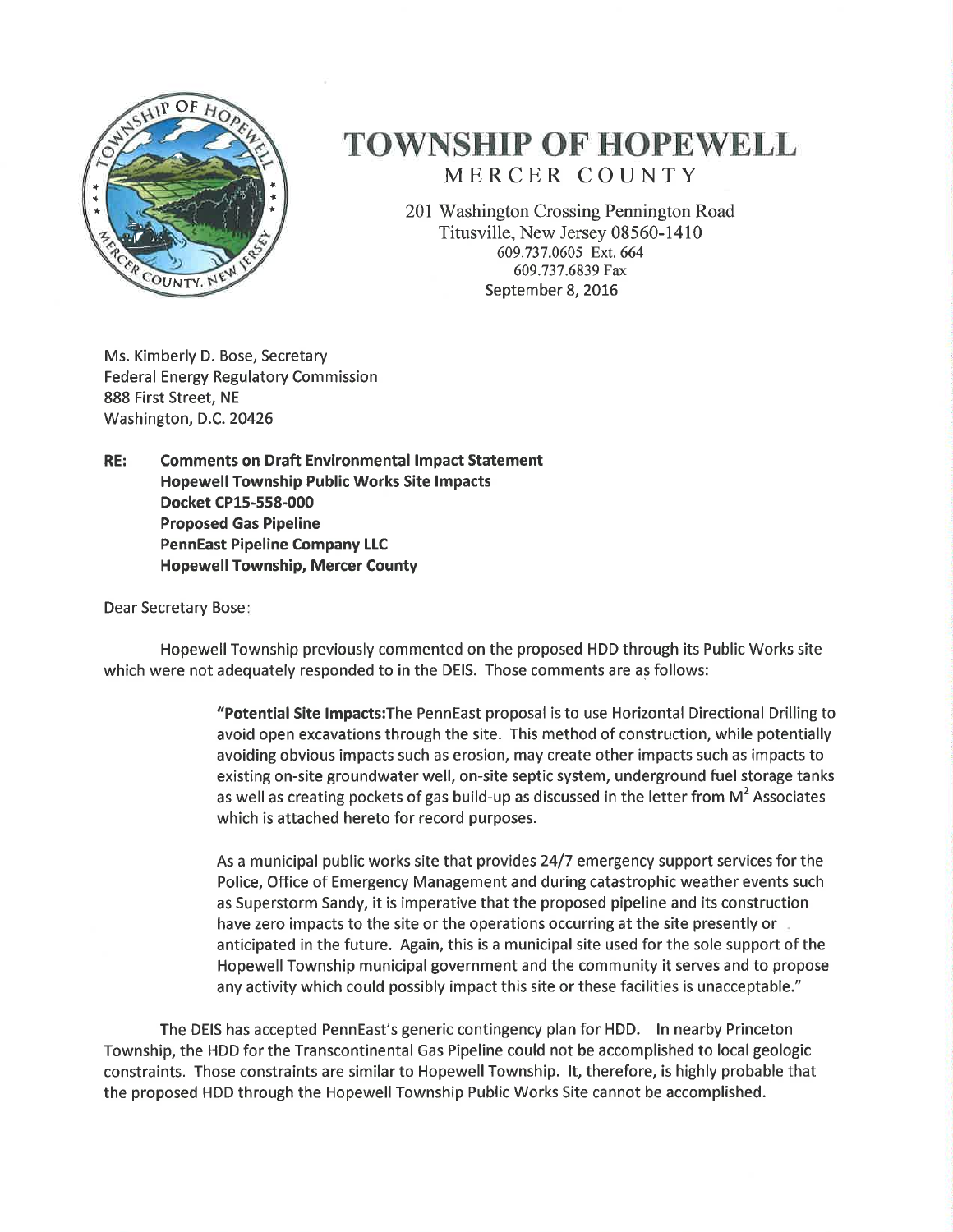Ms. Kimberly D. Bose, Secretary September 8, 2016 Page 2 of 2

Additionally, Hopewell Township's geologist has prepared the attached comments which are again filed for response.

The Hopewell Township Public Works site is critical to all day-to-day municipal public works operations, public access to those municipal operations, the municipal fuel depot which provides fuel to ALL Hopewell Township operations including police and the regional school district buses and maintenance equipment, the municipal tax assessor and recreation department offices. If the proposed HDD were to fail, PennEast would require different levels of site access to complete the pipeline construction. That access would significantly impact all public access and municipal operations at this site.

The DEIS has failed to recognize these critical operations and the significant impacts when the HDD fails. FERC must require that PennEast prepare a detailed and site specific contingency plan for this HDD which addresses all potential impacts in the DEIS. The current DEIS is incomplete absent this site specific contingency plan and, therefore, must be withdrawn until such time that Penneast provides this information. Additionally, we expect that a new 45 day public comment period will be initiated once the new DEIS is available.

Sincerely,<br> $\sqrt{2\pi}$ 

Kevin D. Kuchinski, Mayor

 $C^*$ **Hopewell Township Committee** Steven P. Goodell, Esquire **Governor Chris Christie Senator Robert Menendez Senator Cory Booker Senator Shirley Turner** Congresswoman Bonnie Watson Coleman Assemblywoman Elizabeth Maher Muoio Assemblyman Reed Gusciora **Mercer County Board of Chosen Freeholders** Robert Martin, NJDEP Commissioner John Gray, NJDEP Deputy Chief of Staff Judith A. Enck, USEPA Region 2 Administrator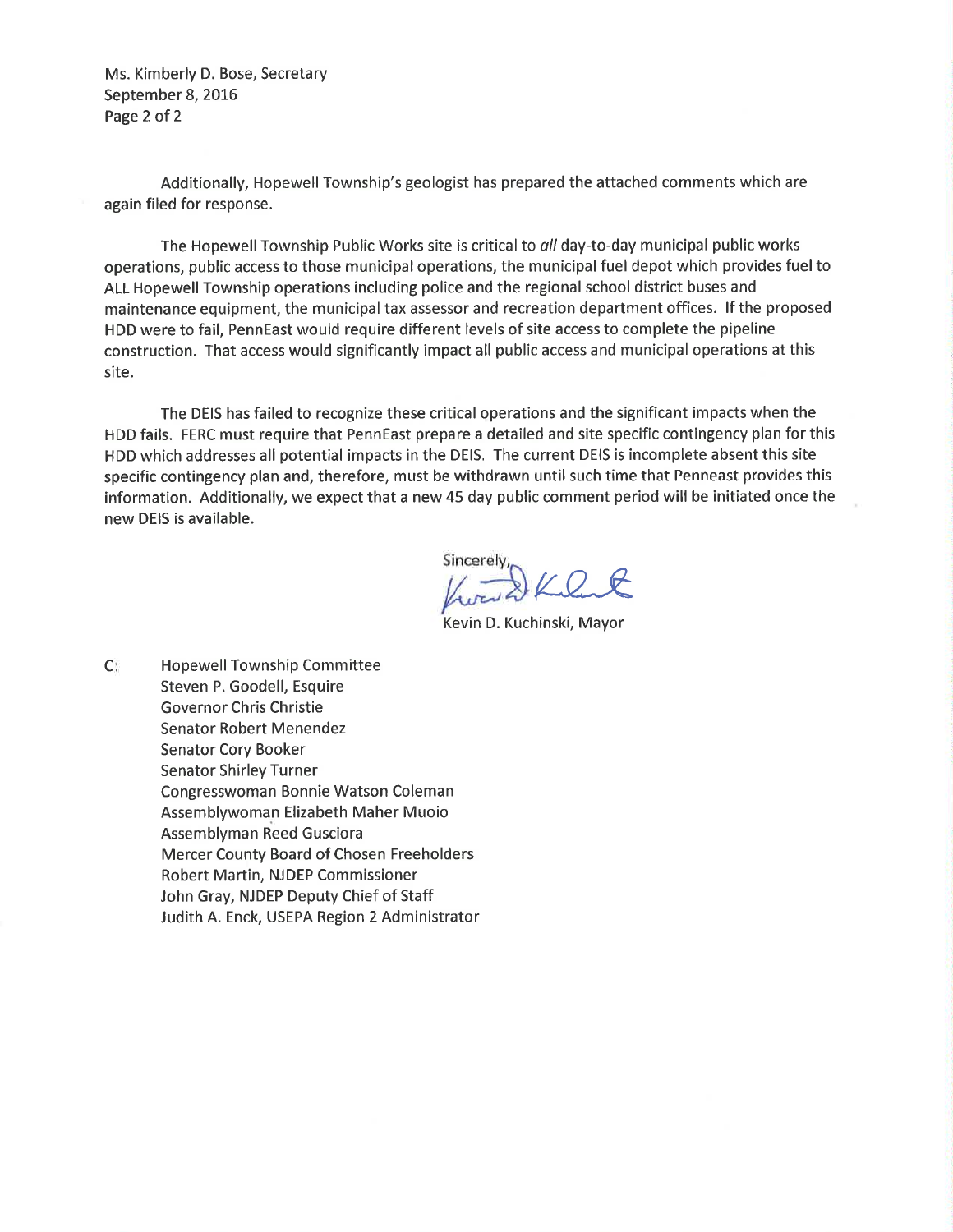

M<sup>2</sup> Associates Inc

Providers of Geologic, Environmental, & Groundwater Consulting Services

November 18, 2015

Paul Pogorzelski, PE Township Administrator/Engineer Hopewell Township 201 Washington Crossing-Pennington Rd Titusville, 08560-1410

Re: Geologic Evaluation of Potential Impacts from Penn East Pipeline near Public Works Facility in Hopewell Township, Mercer County, New Jersey.

Dear Mr. Pogorzelski:

As per the request of the Hopewell Township Committee,  $M^2$  Associates reviewed the proposed Penn East pipeline plan with the most recent revision date of 9-23-2015 entitled "Proposed 36-inch Pipeline HDD Exhibit Plan and Profile, Washington Crossing Pennington Road, Hunterdon/Mercer Counties, NJ." This plan indicates the location and depth profile for the proposed Penn East pipeline in proximity to the Hopewell Township Public Works Garage, which is located at 203 Washington Crossing-Pennington Road in Hopewell Township, New Jersey.

The pipeline is proposed to closely parallel an existing overhead electrical powerline easement beneath the Township property and trend in a southeasterly direction. The 36-inch diameter pipeline will be installed in a borehole drilled using the horizontal directional drilling (HDD) technique. The borehole will start in a wooded area at a point located approximately 340 feet northwest of the Township property boundary. The ground surface elevation is 135 feet above mean sea level (ft amsl) at the point proposed for the start of drilling.

Using the directional boring technique, the pipeline will be installed at an initial angle of 14° from horizontal and within 70 feet to the southeast of the drilling starting point; the pipeline will be at an elevation of 117 ft amsl. Beneath Woolsey Brook, which is located approximately 270 feet to the southeast of the drilling starting point, the pipeline will be approximately 33 feet below ground surface or at an elevation of approximately 73 feet amsl. The ground surface slopes to the southeast toward Woolsey Brook. The slope reverses on the other side of the creek and ground surface elevations increase toward the equipment and supply storage area for the Township.

Beneath the public works storage area north of the main garage and administrative offices building, the pipeline will be approximately 160 feet below ground surface and at its lowest elevation of 10 ft amsl. At this point, the pipeline borehole will deflect from sloping to the southeast to horizontal and maintain an elevation of 10 ft amsl for approximately 503 feet.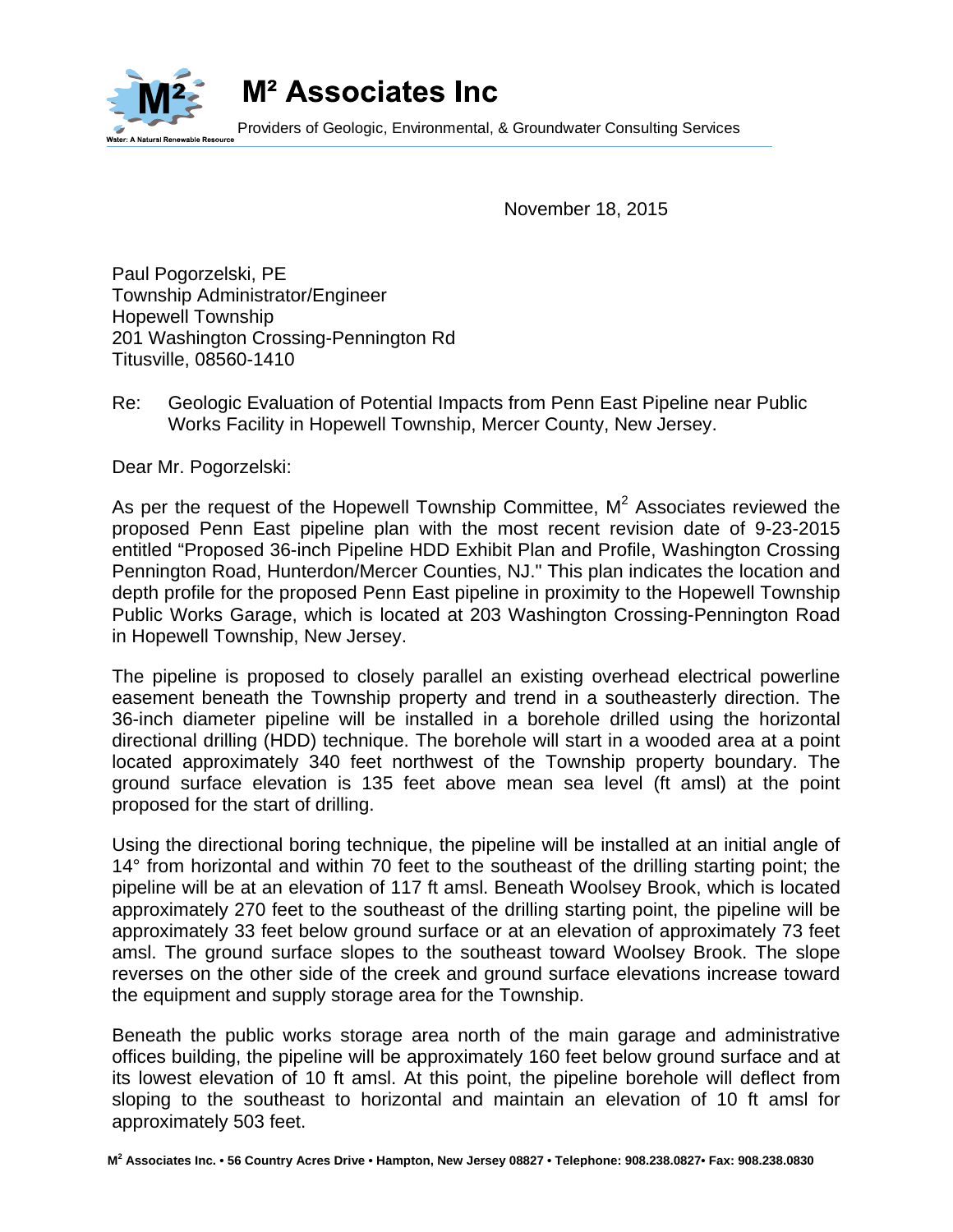

Beneath the parking lot immediately east of the public works administrative offices the pipeline will be approximately 135 feet below ground surface and at an elevation of approximately 10 feet amsl. Beneath this parking lot, the borehole will deflect upward from horizontal to gain elevation toward the finish point of the borehole south of Washington Crossing-Pennington Road.

Beneath the approximate center of Washington Crossing-Pennington Road, the pipeline will be approximately 85 feet below ground surface or an elevation of approximately 50 ft amsl and beneath the pond to the south of the road, the pipeline borehole will range in depth from approximately 60 feet beneath the northern bank to 41 feet beneath the southern bank. Ultimately, the borehole will exit the subsurface at an angle of approximately 12° and an elevation of 170 feet amsl. The horizontal distance for the borehole from the point at which drilling commences to the point at which drilling terminates is 2575 feet and the total length of the borehole is 2600 feet.

Based on New Jersey Geological Survey (NJGS) mapping, the borehole will intersect the Passaic Formation red and gray shale, sandstone, and mudstones beds. The mapping indicates that these beds are striking N83°E to N89°E and dipping 15° to 16° to the northwest in proximity to the Public Works facility. The NJGS mapping does not indicate the presence of any major faults along the proposed borehole pathway beneath the Township property. However, given the proximity and extensive movement along the Hopewell Fault, and the numerous splays associated with this fault, it should be expected that significant bedrock fracturing will be encountered during drilling.

Fractures formed as a result of faulting, and bedding plane parallel fractures typically encountered in the Passaic Formation, will contain groundwater. Groundwater in these fractures is the source of water for the municipal building located to the east of the pipeline and the public works facility. Groundwater in this area of the Township has been shown to contain chlorinated volatile organic compounds. The vertical and horizontal extents of contamination and the source are not known. These types of contaminants, which have a density greater than water, tend to "sink" in Passaic Formation aquifer systems. The drilling of the borehole for the pipeline could cause the uncontrolled migration of contaminants if encountered. The borehole can also serve as a future conduit for contaminants to migrate to other areas.

In addition to the concern that the borehole could permit uncontrolled migration of chlorinated solvents in groundwater, the depth and location of the pipeline with respect to the administrative offices and public works garage could result in adverse conditions within these facilities. While ordinarily it might be assumed that 135 feet of vertical separation between the pipeline and public works garage and administrative office building would minimize potential concerns; given the fractured nature of the Passaic Formation rocks beneath this area of Hopewell Township, the depth of the pipeline raises concerns to the public works building and the associated administrative offices.

A natural gas leak from a pipeline at shallow depths migrates upwards toward the atmosphere through soils and possibly weathered bedrock. The porosity of these soils and weathered materials is typically much greater than Passaic Formation bedrock.